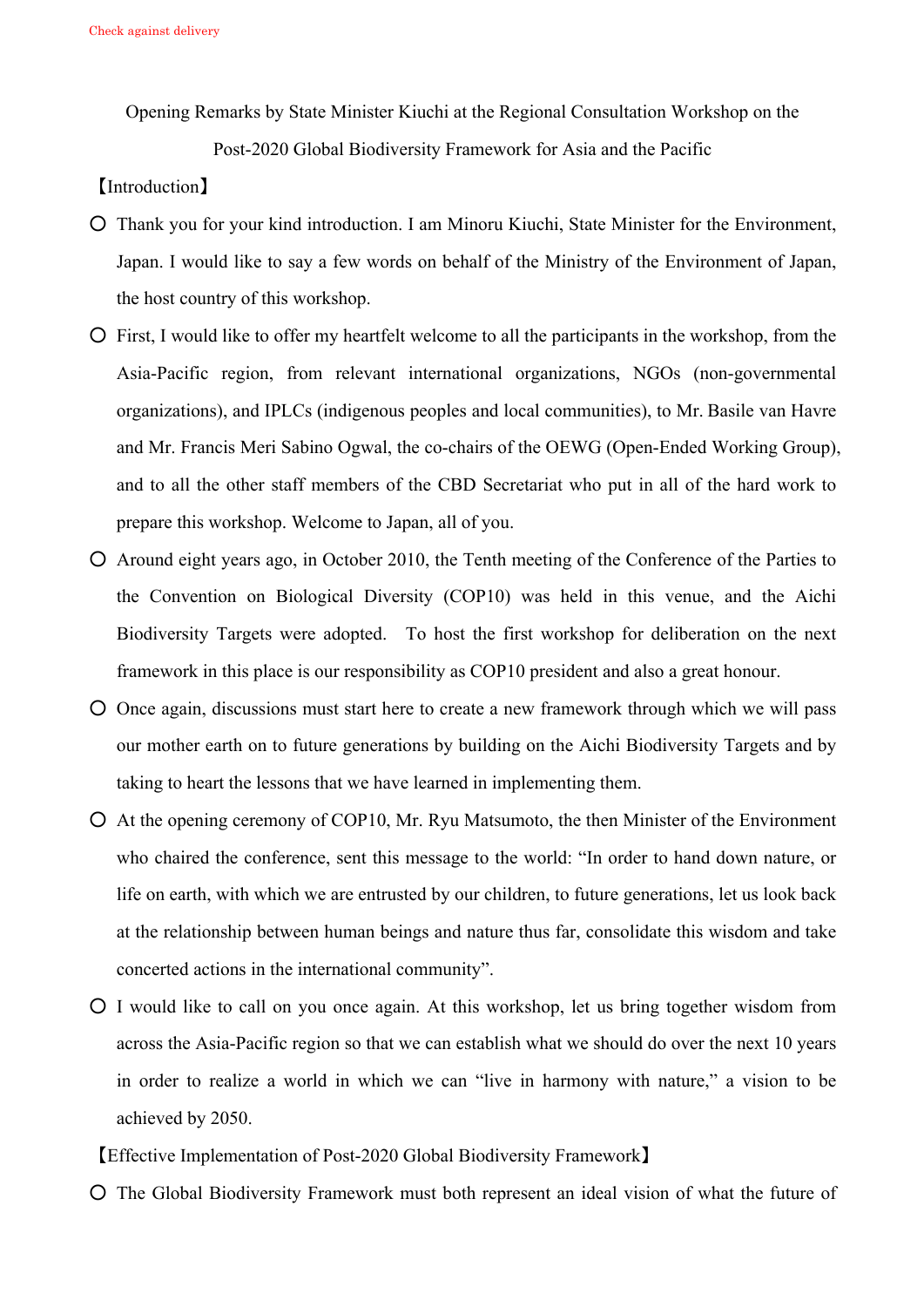biodiversity and our society should be like, and be achieved.

- The Aichi Biodiversity Targets comprehensively cover effective and urgent actions necessary to halt the loss of biodiversity. In the present situation, where further actions are necessary in order to live harmoniously with nature, I believe that the scope of the Aichi Biodiversity Targets can be used as the basis for the next framework. I also believe that in order to enhance the practical impact of the Post-2020 Global Biodiversity Framework, it is necessary to develop an effective review system.
- Also, what is most important of all is that the contents of the Post-2020 Global Biodiversity Framework are widely understood and that they are turned into action. That is the mainstreaming of the framework is important. To that end, it is essential to make the structure and contents of the Post-2020 Global Biodiversity Framework easy to understand not only for people in the field of biodiversity but also for the general public.

【Key Elements of Post-2020 Global Biodiversity Framework】

- Regarding the Post-2020 Global Biodiversity Framework, I believe that ideas like the SDGs that deal with multiple social challenges, including those in the economic and social fields, and the mainstreaming of biodiversity in facing those challenges, are particularly important. Japan is placing emphasis on the following three elements in its biodiversity activities.
- ・The first element is the "Satoyama Initiative," which deals with such challenges as improving local residents' quality of life through sustainable use of natural resources based on biodiversity-conscious land utilization.
- ・The second element is the "Ecosystem-based Approach," which prevents, mitigates and adapts to natural disasters and climate change by simultaneously conserving and utilizing ecosystems.
- ・The third element is placing importance on biodiversity in the procurement of raw materials by integrating biodiversity consciousness into supply chains.
- Japan intends to contribute to the discussion on the Post-2020 Global Biodiversity Framework from these perspectives.

【Conclusion】

○ Finally, I hope that a shared understanding of the Post-2020 Global Biodiversity Framework will be cultivated through the discussions at this four-day workshop and that once again, this place will be the starting point of a new global framework.